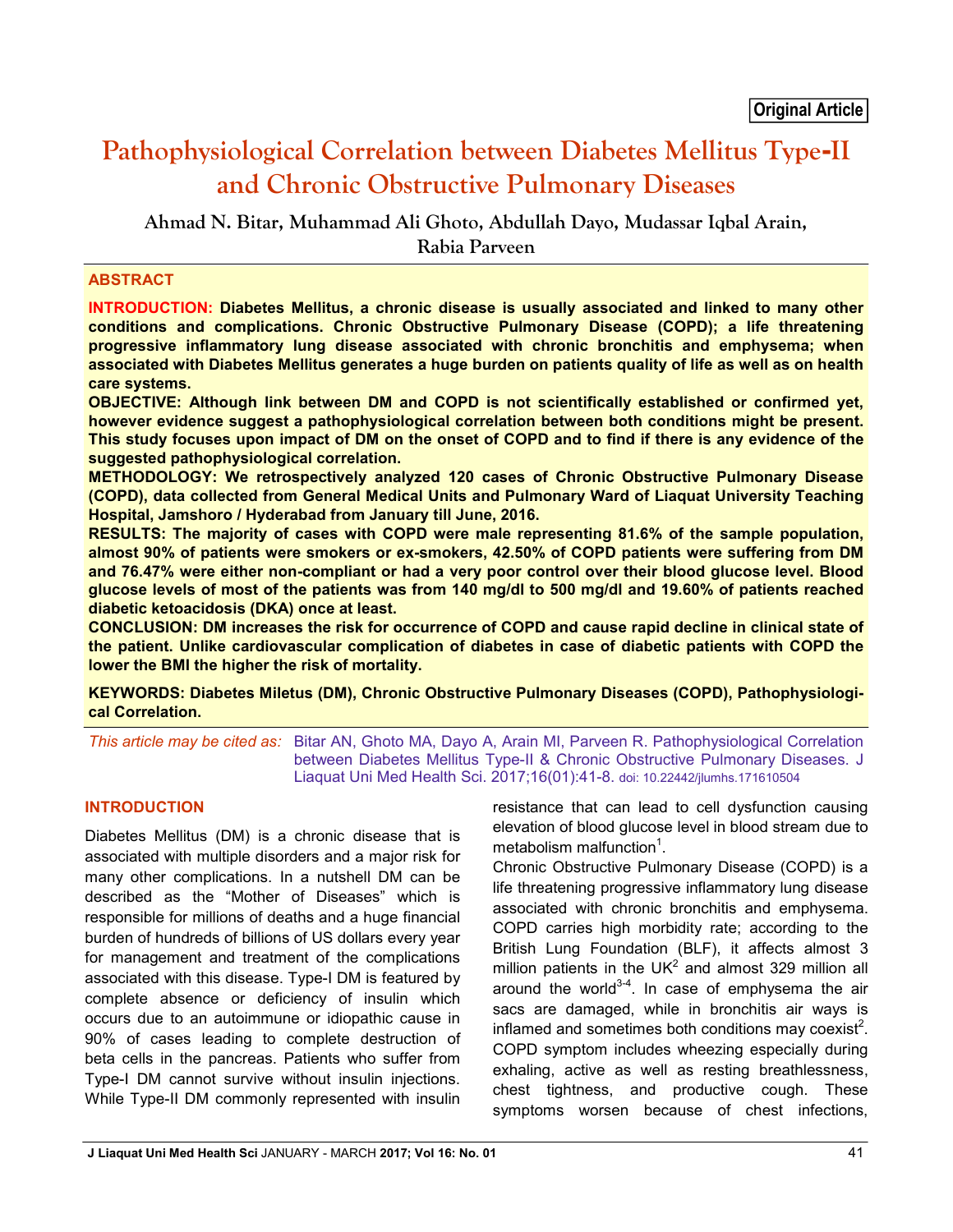inhaling fumes, and smoking. Sometimes patients present with complains of appetite loss, loss of weight, and swelling of ankles<sup>4</sup>.

Large number of elderly population may suffer from many chronic diseases simultaneously. More than 25% of patients over 65 years old suffer from more than one chronic disease and this figure goes up to 40% in patients over 75 years of age<sup>5</sup>. Prevalence of COPD is higher among older patients and in populations that consumes tobacco products as it is estimated that 4-10% of smokers suffer from COPD worldwide<sup>6</sup> and WHO has identified COPD as the fourth leading cause of death in hospitals<sup>7</sup>.

It suggested that the prolonged use of corticosteroids for the management of COPD might be linked to the high blood glucose level in these patients. Others claim that even though steroids drugs can mildly increase blood glucose level, the effect of these drugs in its inhaled form on blood glucose levels is negligible. This study concentrate on the impact of DM upon the onset of COPD, and aims to identify whether there is a significant evidence of possible pathophysiological correlations between Diabetes Mellitus (DM) and Chronic Obstructive Pulmonary Disease (COPD).

## *Hypothetical explanation of the possible Correlation between DM and COPD:*

The link between DM and cardiovascular diseases is already established and extensively studied and the microvascular as well as the macrovascular complications of DM are also scientifically established notion, at the same time it is also well known that blood supply is essential for all vital organs and any **FIGURE I:** 



#### **THE CORRELATION BETWEEN DM AND COPD**

disturbance in blood supply or contents leads to serious complications. In fact the recent studies have shown that an uncontrolled hyperglycemia can leads to prolonged hospitalization, increases the prevalence of bacterial infections, and sometimes cause pulmonary hypertension which might lead to death<sup>14-</sup> <sup>17</sup>. The frequency of association DM with COPD and relation between both diseases is not clearly established, however some studies and reports suggests that 2-37% of COPD suffers from DM.

The pathophysiological correlation between DM and COPD is very complex and can be explained from different perspectives. First, it is well known that persistent hyperglycemia leads to formation of ketone bodies which on long term causes multi-organs functional disturbance, oxidative stress and leads to respiratory ketoacidosis due to the decrease in diaphragmatic movement because of fatigue and hyper-inflation due to increased acidity of the blood. Repeated and frequent occurrence of this phenomenon can lead to inflammatory response and destroy alveolus gases exchange membrane and capillaries barriers decreasing lung diffusing capacity in patient with  $DM<sup>17</sup>$ .

Secondly, Poor glycemic control can be associated with metabolic disturbance of carbohydrates, lipids and protein which contribute in metabolic syndrome (MS); few recent studies suggested a pathophysiological correlation or linked between MS and COPD<sup>17-18</sup>. Thirdly, diabetes mellitus is well known to cause systemic inflammatory response which increases inflammatory mediators in blood stream which leads to respiratory exacerbation in case of COPD. Added to that the parenchymal non-enzymatic glycosylation that may occur due hyperglycemia leads to increase in the thickness of basal lamina which increase the risk of respiratory infections, smooth muscles weakness and muscles wasting $18-19$ .

DM and COPD have multiple features in common in term of their prognosis, pathogenesis and progress; for instance hypoxic effect, development of insulin resistance, high oxidative stress and inflammatory complications. The induced hyperglycemia during experimentations on mice showed a sudden increase in inflammatory mediators like interleukin-6 (IL-6) which may cause vascular and pulmonary damage significant increase in C-Reactive Protein (CRP) in people with insulin resistance because of over production of Reactive Oxygen Species (ROS), and tumor necrotic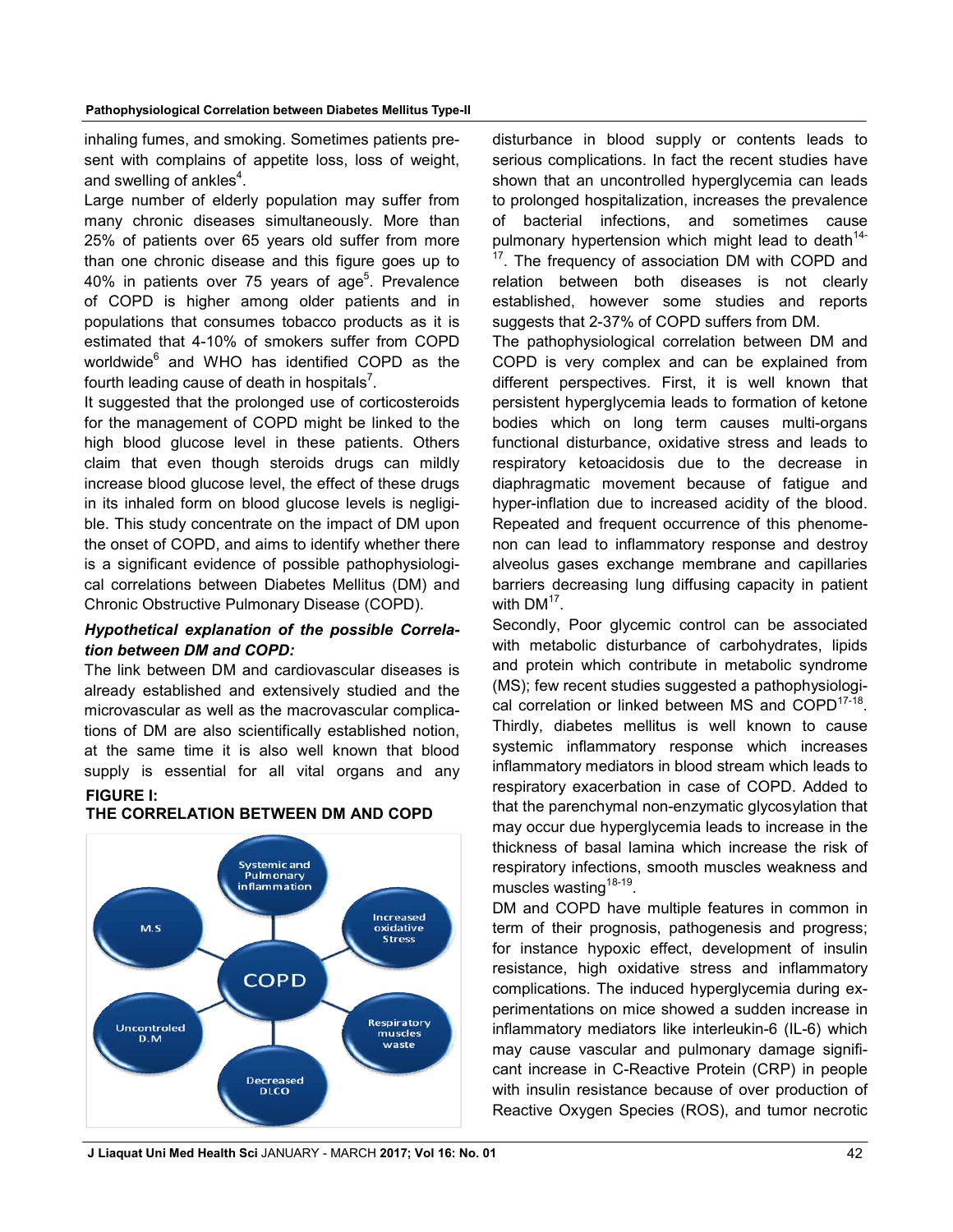**Ahmad N. Bitar, Muhammad Ali Ghoto, Abdullah Dayo, Mudassar Iqbal Arain, Rabia Parveen**

factor (TNFa) which suggest involvement of oxidative mechanisms that leads to production of cytokines $2^{1-24}$ . Lung diffusing capacity of carbon monoxide (DLCO) in patient with DM have shown to be decreased along with low respiratory muscles strength, according to multiple studies in Japan and the US which have revealed that diabetic patients have lower FVC levels in general even those who do not suffer from pulmonary diseases and complications<sup>29-30</sup>, in fact diabetic patients with poor glycemic control were suffering from restriction in lung expanding volume as well. The results of third National Health and Nutrition Examination Survey of United Kingdom showed that patients with glucose level higher than 75g in glucose tolerance test showed less endurance to physical activity and lower FEV1/FVC in general $31-32$ . It has recently been shown that hyperglycemia cause deterioration in clinical condition of patients with COPD, and respiratory function of these type-II diabetic patients can be improved if diabetes is controlled using insulin sensitizers  $28-35$ . And that opens the door for investigating other classes of medications that can be helpful to control inflammatory and immune responses like Phospho-Diesterase4 (PDE4) selective inhibiters to reduce chronic inflammation of respiratory diseases like COPD, by blocking PDE4 the amount of cAMP metabolism will be decreased and that will prevent the release of inflammatory signaling mediators like Cytokine which will reduce the amount Reactive Oxygen species (ROS) produced<sup>40</sup>.

# **METHODOLOGY**

After approval from the Ethical committee of the institute, study sample consisted of 120 diagnosed cases of Chronic Obstructive Pulmonary Disease was collected from General Medical Units (60 cases) and Pulmonary Ward (60 cases) of Liaquat University Teaching Hospital, Jamshoro / Hyderabad. All hospitalized patients aged between 40-90 years were considered, however sample achieved using disproportionate stratified random sampling technique during period of study between Jan 2016 to June-2016. The selected patients were grouped as per severity of COPD using Global Initiative for Obstructive Lung Disease (GOLD), and stratified according to the age using 10 years as a dividing interval. Non-hospitalized patients, children and patients under 40 or above 90 years of age were not considered for this study.

The data collected, on especially designed proforma, includes demographic information, clinical investigation and results of spirometry including FEV1.

# **RESULTS**

## *Demographic Distribution of the sample*

Distribution based on area of residence showed that vast majority of patients with COPD were from urban areas (like Hyderabad city, Nawabshah, Moro..) representing 69.17% (n=83), while 30.83% were from rural areas.

**FIGURE II: AREA BASED DISTRIBUTION OF THE SAMPLE**



*Gender and size wise distribution and analysis* Cases were collected from various cubes and rooms of pulmonary ward (50%) and from the various general medicine wards and units (50%). Gender distribution showed that number of male patients with COPD was more than four times higher than females representing 81.6% (n=98) of cases, while female patients accounted for 19.4% (n=22), except one female patients admitted in medical ward, all female were from pulmonary ward.



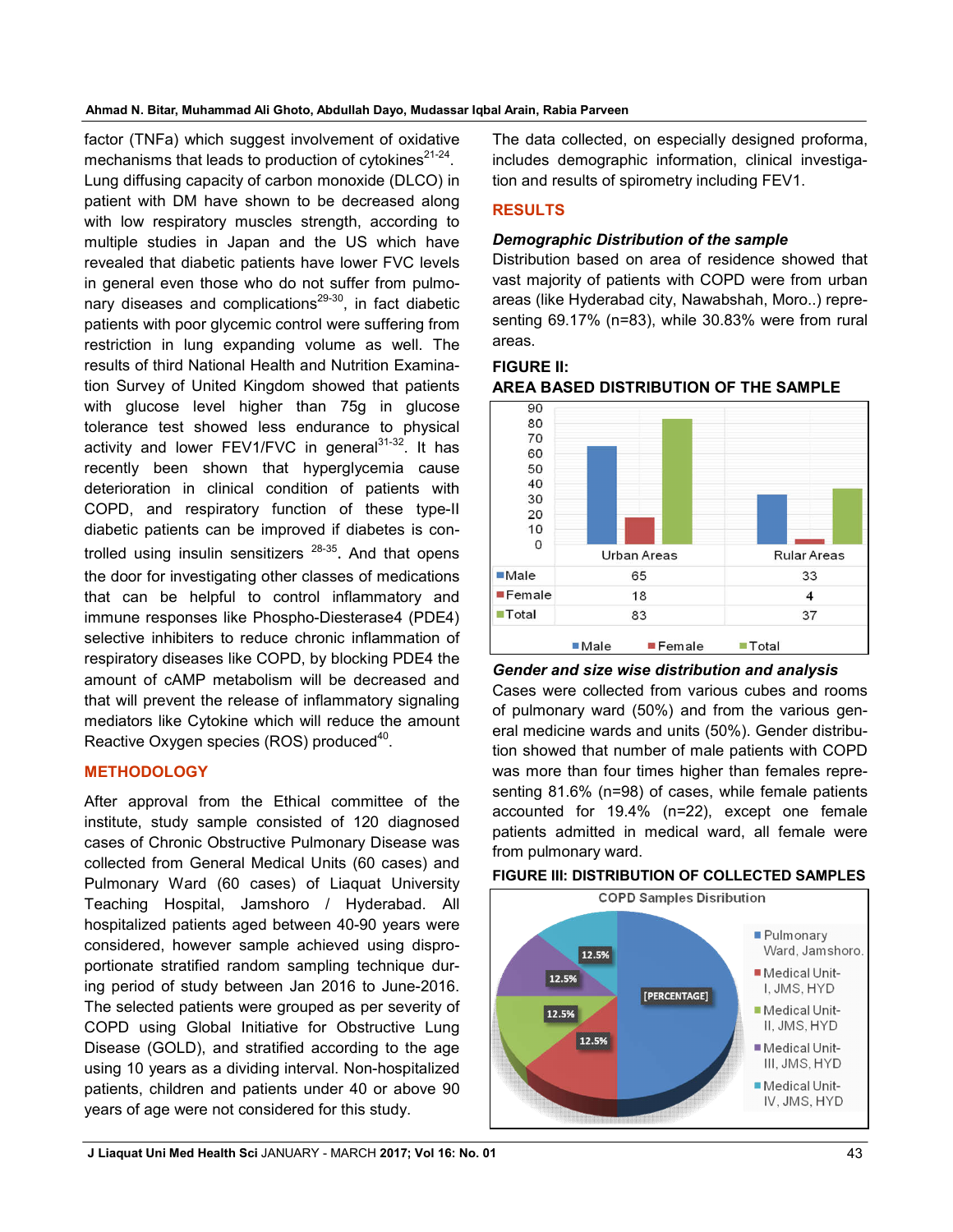### *The Correlation between COPD and other Complications*

The DM was the most frequent comorbidity found associated with COPD as shown in graph 4. Diabetic patients represented 58.33% (n=35) of the cases collected from general medical units, 26.66% (n=16) of cases collected from pulmonary ward and 42.50% (n=51) of all cases requited in the study. All other comorbidities like hypertension, liver diseases, hyperthyroidism, and lung carcinoma together represented the remaining 57.50% (n=69). It is found that all COPD cases from general medicine units were complicated with other diseases, while in pulmonary ward COPD patients with other complication represented 55% (n=33) and the remaining 45% (n=27) of cases were diagnosed with COPD alone. Overall DM appeared to be the most prevalent comorbidity in both departments which strongly suggest that there is a correlation between these two.

### **FIGURE IV: ANALYSIS OF THE CORRELATION BETWEEN COPD AND OTHER COMORBIDITIES**



## **TABLE I: DISTRIBUTION OF PATIENTS ON THE BASES OF SEVERITY**

|             | Stage-I<br>(Mild<br>COPD) | Stage-II<br>(Moderate) | Stage-III<br>(Severe) | Stage-I<br>(Very<br>Severe) |
|-------------|---------------------------|------------------------|-----------------------|-----------------------------|
| 40-50 years | 21                        | 13                     | 5                     | 2                           |
| 51-60 years | 13                        | 8                      | 3                     |                             |
| 61-70 years | 5                         |                        | 2                     | 3                           |
| 71-80 years | 6                         | 5                      | 4                     | 3                           |
| 81-90 years | 4                         | 6                      | 5                     | 4                           |

*Distribution of Patients on the Bases of Severity* The cases were classified and grouped on the bases of severity using the Global Initiative for Obstructive Lung Disease (GOLD) criteria. It is clear that most of cases clustered in first two categories of mild and moderate COPD which combined represented 73.33% (n=88) [Stage-I 40.83% (n=49) and Stage-II 32.50% (n=39)] of all cases, patients with severe COPD represented 15.83% (n=19) of the collected sample, while 10.83% (n=13) of all patients were suffering from very severe COPD.

## *Glycemic Control of DM patients*

The frequency of diabetic patients was 51 which is accounted for 42.5% of COPD patients, and 90.19% (n=46) of them were with type-II D.M. More than three quarter of diabetic patients (76.47%, n=39) were either non-compliant, or had a very poor control over their blood glucose levels. While in 16 cases (31.37%) it was first time that DM was diagnosed.

Majority of the patients had high fasting blood sugar levels from 140 mg/dl to 500 mg/dl, 47.05% (n=24) of them used to suffer frequently from high glucose levels in blood stream [more than 198 mg/dl (11mmol/ L)], and 19.60% of the diabetic patients suffered from diabetic ketoacidosis (DKA) more than once. Also it has been noticed that patients with poor glycemic control were suffering from exaggerated inflammatory response in general and elevated amount of pro-inflammatory mediators in blood stream along with poor respiratory health condition.

| TABLE II: NUMBER OF DIABETIC PATIENTS AND |
|-------------------------------------------|
| THEIR AVERAGE FASTING BLOOD GLUCOSE       |
| <b>LEVELS IN MG/DL</b>                    |

|               | 80-140<br>mg/dl. | 141-200<br>mg/dl. | 201-260<br>mg/dl. | 261-320<br>mg/dl. | 321 mg/<br>dl and<br>above |
|---------------|------------------|-------------------|-------------------|-------------------|----------------------------|
| $40-50$ years | 3                | 6                 | 5                 | 4                 |                            |
| 51-60 years   | 2                | $\overline{2}$    | 3                 |                   |                            |
| 61-70 years   | 4                | 4                 | 3                 | 2                 |                            |
| 71-80 years   | $\overline{2}$   | 3                 | 2                 | 2                 |                            |
| 81-90 years   |                  |                   |                   |                   |                            |

# *COPD and Airways Obstruction*

The causes of airways obstruction in patients with COPD varied from infections, bronchitis, emphysema, effusion or even asthma. It has been detected that in 66.66% (n=80) airways obstruction was caused due to inflammatory response which in the first place was ignited in 45% (n=54) of patients by infectious diseases like Tuberculosis (T.B), Community Acquired Pneumonia (CAP), or some other respiratory infections. It is well known that hyperglycemia can promote and facilitate infectious diseases in general and specifically here repeated respiratory infections and diabetic patients are more susceptible for respiratory infections than other populations which play a major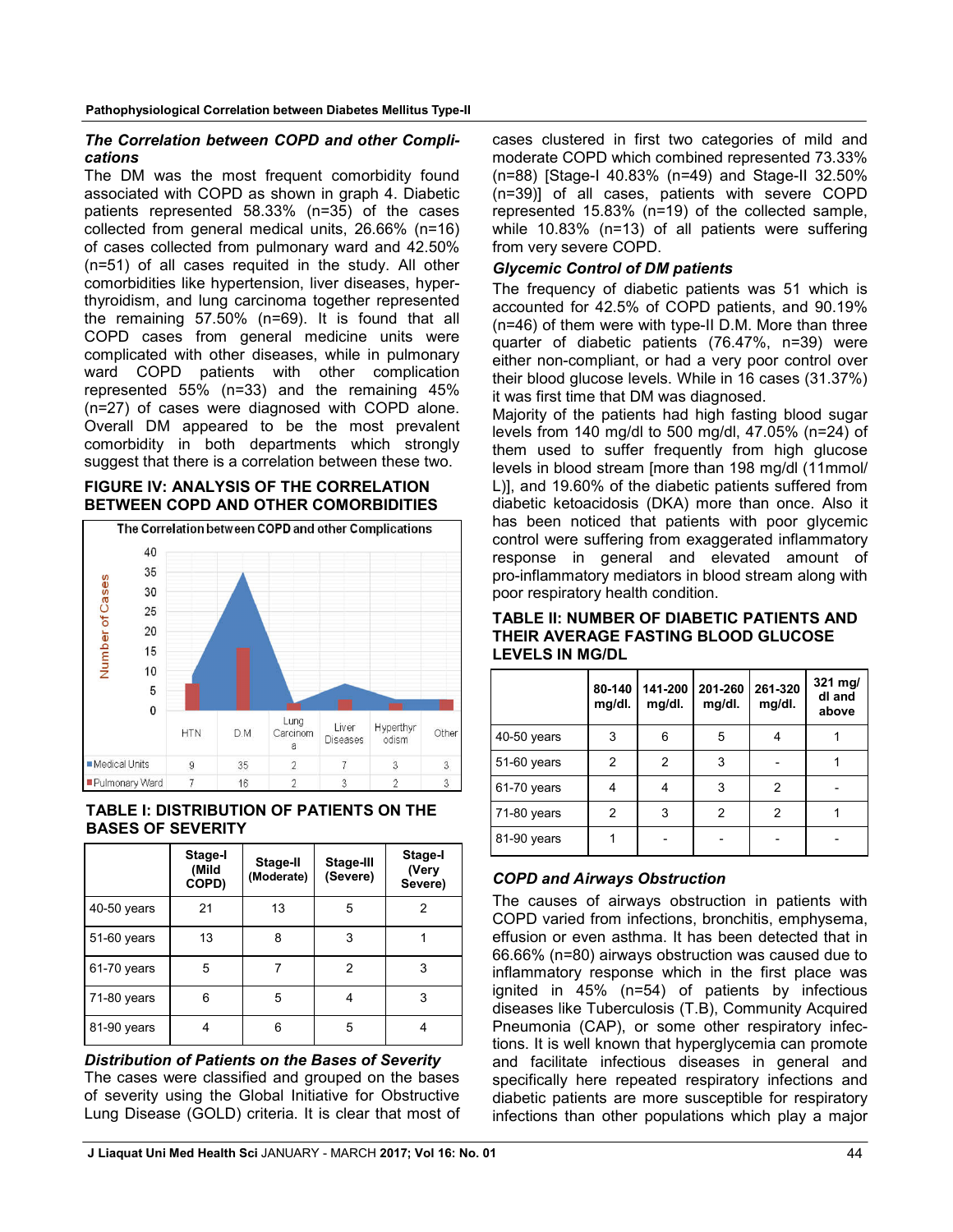role in COPD development, prognosis, and exacerbations.

The total number of detected deaths was 16, representing 13% of the studied sample, half of deaths occurred in general medicine wards and the other half were in pulmonary ward. Out of the total number of deaths 56.25% (n=9) were diabetic and almost all of them had a history of uncontrolled DM type-II, low BMI, and frequent chest infections.

#### **FIGURE V: ANALYSIS OF AIRWAYS OBSTRUC-TION CAUSES IN PATIENTS WITH COPD**



### *Weight and Body Mass Index Analysis*

Despite the fact that a high number of diabetic patients were type-II, strangely most of them were not obese or overweight, but in fact most of them were underweight or severely underweight with BMI below 18kg/ $m^2$ , which opens the door for questions wondering about the role of diabetes and COPD causing muscle wasting, respiratory function decline, and loss of weight which was encountered in almost 40% of patients with both conditions. These results can be linked to the difficulties in breathing which is associated with low ability to take food orally, the poor quality of life of these patients, and loss of appetite along with sleep apnea. In general the BMIs of the majority of patients with both conditions (DM and COPD) were lower than  $18kg/m^2$  especially in case of Stage III severe COPD (FEV1 30-49% normal) and Stage IV– very severe COPD (FEV1 <30% normal, or <50% normal with chronic respiratory failure present).

## **DISCUSSION**

The high prevalence of COPD in male as compared to female is due to multiple risk factors for example tobacco smoking which is much more common in males as compared to female population and almost 90% of cases were smokers or ex-smokers. Occupational factors also plays a contributing role, males are much more likely to be exposed to toxic fumes and dust due to employment in industrial areas.

After laboratory investigation it has been noticed that DM was the most frequent among all comorbidities associated with COPD representing 42.50% (n=51) of all cases which is higher than the number of patients with both conditions detected at the Italian College of General Practitioners which was fluctuating around  $30\%$  of patients<sup>18</sup>. This can indicate a pathophysiological correlations between both diseases, which can be linked to severe persistent hyperglycemia associated with poor glycemic control, elevated inflammatory mediators along with exaggerated inflammatory response in the blood stream, increased oxidative stress, and disturbed glucose metabolism $^{22-39}$ .

It is well known that diabetic patients are more susceptible to infectious diseases especially pulmonary infections like T.B, community acquired pneumonia, and Upper/lower respiratory tract infections<sup>14</sup>, which worsen the patient's condition and in more than 45% of the cases were responsible for the development of COPD. In fact high glucose level in blood stream is associated with high glucose level in lung tissues and it is linked to chest infections due to increased bacterial growth which leads to community acquired pneumonia (CAP) and COPD exacerbation<sup>25,26,34-36</sup>. It has been found that diabetic patients have 5-6 times higher risks to acquire lower respiratory tract infections, TB, and viral infections than non-diabetic individuals<sup>37-38</sup>.

Cross-sectional studies indicates that inflammatory response in systemic circulation did not occur in all patients with COPD but it occurred in most of COPD patients with diabetic  $2^{2-39}$ . High glucose level can also modulate bronchial tone and airways smooth muscles cells (ASM) directly by disturbing airways muscles cells molecular pathways through activating Rho/ ROCK pathways  $27$ , added to that the diabetic neuropathy that can be associated with malfunction of respiratory system due to its effect on respiratory muscles.

The BMI of most of patients with diabetes and COPD was less than 18kg/m<sup>2</sup>, and most patients of this series who died were having low BMI. This is in contrast to mortality due to cardiovascular diseases, which is generally higher in obese patients and patients with BMI more than  $30kg/m^2$ , this "BMI Paradox" has been detected in other chronic diseases like heart failure (HR) where death rate is low in case of higher  $BM1^{15}$ . It has been seen also that low BMI was commonly prevalent with advanced COPD, which cause skeletal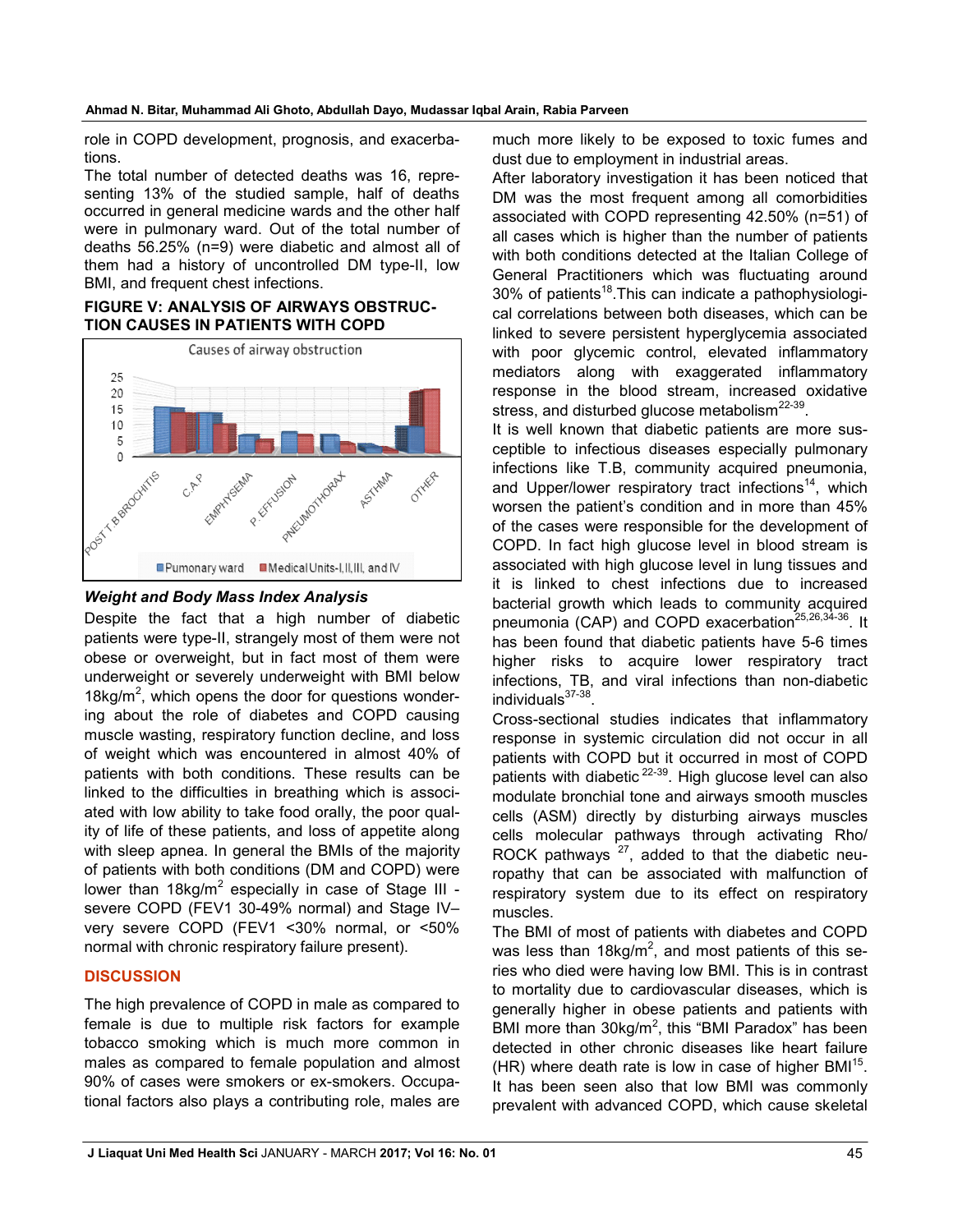muscle loss due to lack of fat and may contribute in severity of the disease causing deterioration in clinical condition of patients<sup>40</sup>.

The prolonged use of Fluticasone proved to be helpful to reduce the decline in patients' health condition, though it might cause a slight increase in hemoglobin glycation in case of high doses more than 2mg/day  $8$ . On the other hand, multiple studies were conducted on other Inhaled Corticosteroids (ICS) and the results were controversial some of them showed that the prolong use of ICS caused a minor detectable change in blood glucose level and others failed to do so $9$ . However, majority of studies found that the disturbances were not clinically significant to alter patient condition and requires medical attention or to stop the treatment $10-11$ .

The data available about mortality of COPD is limited or lacks in term of details due to lack of studies. The recent studies showed that morbidity due to COPD increased with age, chronic complications like Diabetes Miletus (DM), Hypertension (HTN), and much more frequent in male than female  $12,13,33$ .

# **CONCLUSION**

Chronic diseases such as DM can increase the risk for onset of other co-morbid conditions like COPD and can be considered as a factor that accelerate decline in lung function. BMI of diabetic patients with COPD had an inversely proportional relationship with COPD, so the lower the BMI the higher the risk of mortality.

## **RECOMMENDATIONS**

Further studies based on clinical and experimental models at molecular level should be conducted to establish this correlation between COPD and DM.

# **CONFLICT OF INTEREST**

There is no any conflict of interest.

# **REFERENCES**

- 1. Wild S, Roglic G, Green, A, Sicree, R, King H. Global prevalence of diabetes. Estimates for the year 2000 and projections for 2030. Diabetes Care, 2004; 27(5):1047-53.
- 2. British Lung Foundation. Living with COPD Booklet BK2. British Lung Foundation, 73-75 Goswell Road, London EC1V 7ER. 2014.
- 3. Vos T, Barber RM, Bell B, et al (Global burden of disease study 2013 collaborators). Global, regional, and national incidence, prevalence, and years lived with disability for 301 acute and

chronic diseases and injuries in 188 countries, 1990–2013: a systematic analysis for the Global Burden of Disease Study 2013. Lancet.2015;386 (9995):743–800.

- 4. Vos T, Flaxman AD, Naghavi M, et al. Years lived with disability (YLDs) for 1160 sequelae of 289 diseases and injuries 1990 - 2010: a systematic analysis for the Global Burden of Disease Study. Lancet 2012; 380(9859):2163–96.
- 5. Brown JP, Martinez CH. Chronic obstructive pulmonary disease comorbidities. Curr Opin Pulm Med. 2016 Mar;22(2):113-8.
- 6. López-Campos JL, Tan W, Soriano JB. Global burden of COPD. Respirology 2016 Jan;21(1):14- 23.
- 7. Kian-Chung Ong. Chronic Obstructive Pulmonary Disease - Current Concepts and Practice. 2012. InTech, Rijeka, Croatia – EUROPEAN UNION.
- 8. Burge PS, Calverley PM, Jones PW, et al. Randomised, double blind, placebo controlled study of fluticasone propionate in patients with moderate to severe chronic obstructive pulmonary disease: the ISOLDE trial. BMJ 2000;320 (7245):1297–303.
- 9. Egbuonu F, Antonio FA, Edavalath M. Effect of Inhaled Corticosteroids on Glycemic Status. Open Respir Med J. 2014; 8: 101–105.
- 10. Slatore CG, Bryson CL, Au DH. The association of inhaled corticosteroid use with serum glucose concentration in a large cohort. Am J Med., 2009;122(5):472-8.
- 11. Barbara P Yawn, Yunfeng Li, HaijunTian, et al. Inhaled corticosteroid use in patients with chronic obstructive pulmonary disease and the risk of pneumonia: a retrospective claims data analysis. Int J Chron Obstruct Pulmon Dis. 2013; 8: 295– 304.
- 12. National Heart, Lung, and Blood Institute. Morbidity and mortality: chartbook on cardiovascular, lung, and blood Diseases. Bethesda, MD: U.S. Department of Health and Human Services, Public Health Service, National Institutes of Health; 1998.
- 13. Mannino DM, Thorn D, Swensen A, Holguin F. Prevalence and outcomes of diabetes, hypertension and cardiovascular disease in COPD. Eur Respir J 2008 32(4):962-9.
- 14. Casqueiro J, Casqueiro J, Alves C. Infections in patients with diabetes mellitus: A review of pathogenesis. Indian J Endocrinol Metab.2012;16 (Suppl 1): S27–36.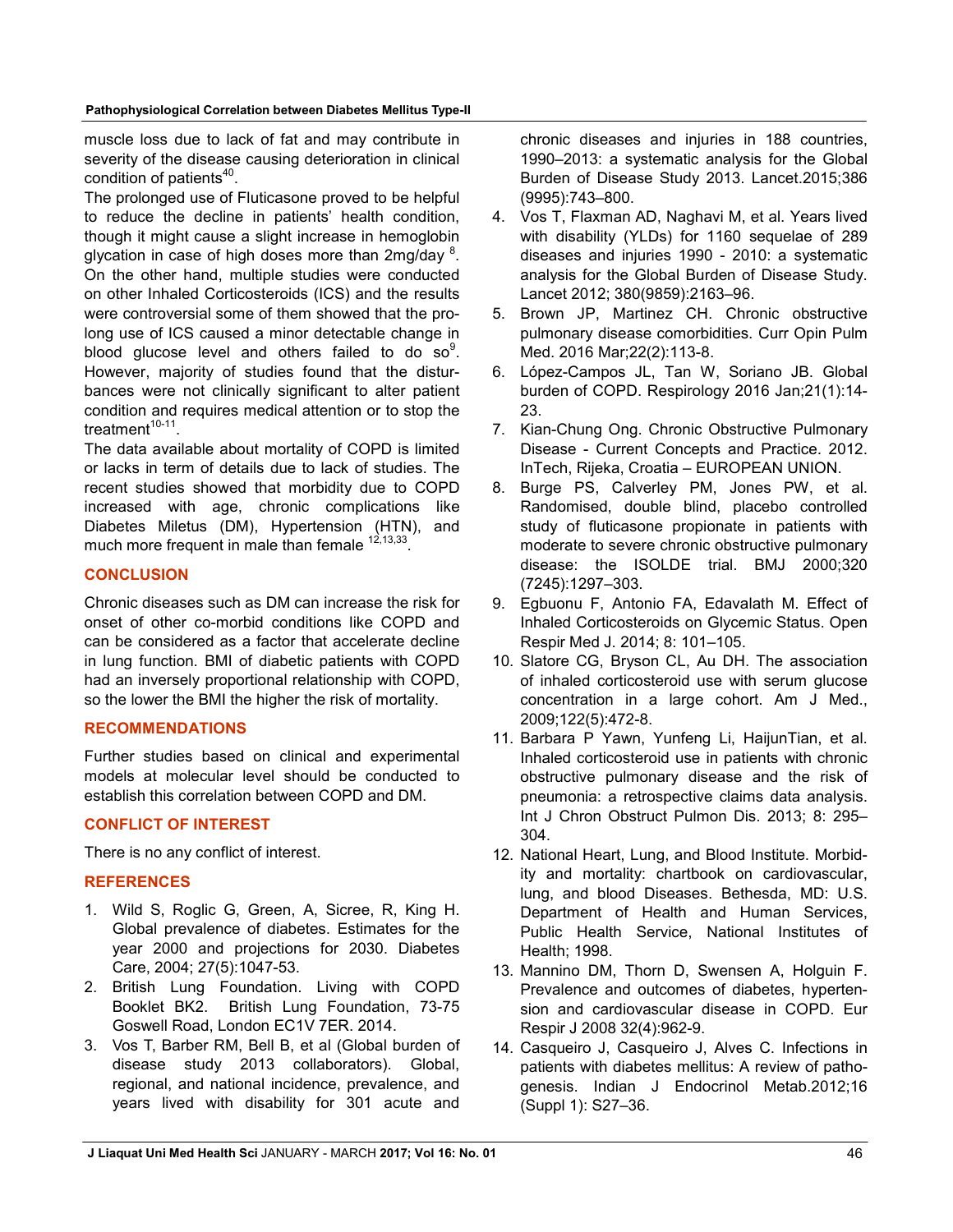#### **Ahmad N. Bitar, Muhammad Ali Ghoto, Abdullah Dayo, Mudassar Iqbal Arain, Rabia Parveen**

- 15. Gudmundsson G, Gislason T, Lindberg E, et al. Mortality in COPD patients discharged from hospital: the role of treatment and co-morbidity. Respir Res,2006;7(1);109-16.
- 16. Makarevich, AE, Valevich, VE, Pochtavtsev AU. Evaluation of pulmonary hypertension in COPD patients with diabetes. Adv Med Sci. 2007; 52; 265-72
- 17. Parappil A, Depczynski B, Collett P, Marks GB. Effect of co-morbid diabetes on length of stay and risk of death in patients admitted with acute exacerbations of COPD. Respirology. 2010;15(6):918-22.
- 18. Rogliani P, Lucà G and Lauro D. Chronic obstructive pulmonary disease and diabetes.COPD Research and Practice: 2015,1:3.
- 19. Weynand B, Jonckheere A, Frans A, Rahier J. Diabetes mellitus induces a thickening of the pulmonary basal lamina. Respiration. 1999;66  $(1):14-9.$
- 20. Mirrakhimov AE: Chronic obstructive pulmonary disease and glucose metabolism: a bitter sweet symphony. Cardiovascular Diabetology 2012; 11:132.
- 21. Baker EH, Bell D. Blood glucose: of emerging importance in COPD exacerbations, Thorax. 2009;64(10):830-32.
- 22. Gläser S, Krüger S, Merkel M, Bramlage P, Herth FJF. Chronic obstructive pulmonary disease and diabetes mellitus: a systematic review of the literature. Respiration 2015;89(3):253-64.
- 23. Bose P, Bathri R, Kumar L, Vijayan VK, Maudar KK. Role of oxidative stress & transient receptor potential in chronic obstructive pulmonary disease. Indian J Med Res. 2015;142(3):245-260.
- 24. Torres A, Blasi F, Dartois N, Akova M. Which individuals are at increased risk of pneumococcal disease and why? Impact of COPD, asthma, smoking, diabetes, and/or chronic heart disease on community-acquired pneumonia and invasive pneumococcal disease. Thorax. 2015;70(10):984-9.
- 25. Gill SK, Hui K, Farne H, et al. Increased airway glucose increases airway bacterial load in hyperglycaemia. Sci Rep 2016 8:6:27636.
- 26. Hunt WR, Zughaier SM, Guentert DE, et al. Hyperglycemia impedes lung bacterial clearance in a murine model of cystic fibrosis-related diabetes. Am J Physiol Lung Cell Mol Physiol. 2014; 306(1):L43-49.
- 27. Kim HJ, Lee JY, Jung HS, et al. The impact of insulin sensitisers on lung function in patients with

chronic obstructive pulmonary disease and diabetes. The Int J Tuberc Lung Dis. 2010;14 (3):362-67.

- 28. Kapoor D, Kumar P, Ranjan A, et al. Assessment of pulmonary function in patients with type 2 diabetes mellitus: a case-control study.Int J Res Med Sci. 2015; 3(1): 207-13.
- 29. Ramirez LC, Dal Nogare A, Hsia C, et al. Relationship between diabetes control and pulmonary function in insulin-dependent diabetes mellitus. Am J Med 1991; 91:371–76.
- 30. McKeever TM, Weston PJ, Hubbard R, Fogarty A: Lung function and glucose metabolism: an analysis of data from the Third National Health and Nutrition Examination Survey. Am J Epidemiol, 2005; 161(6):546–56.
- 31. Malathy R, Narmadha MP, Ramesh S, Alvin JM, Dinesh BN. Effect of a diabetes counseling programme on knowledge, attitude and practice among diabetic patients in Erode district of South India. J Young Pharm. 2011;3(1):65–72.
- 32. Archer JR, Baker EH. Diabetes and metabolic dysfunction in COPD. COPD uptodate. Respiratory Medicine. 2009; 5: 67-74.
- 33. Mahishale V, Mahishale A, Patil B, Sindhuri A, Eti A. Screening for diabetes mellitus in patients with chronic obstructive pulmonary disease in tertiary care hospital in India. Niger Med J. 2015; 56(2): 122–25.
- 34. Kraft R, Herndon DN, Mlcak RP, et al. Bacterial respiratory tract infections are promoted by systemic hyperglycemia after severe burn injury in pediatric patients.Burns. 2014;40(3):428–35
- 35. Colca JR. The TZD insulin sensitizer clue provides a new route into diabetes drug discovery. Expert Opin Drug Discov. 2015;10(12):1259-70.
- 36. Lange P, Celli B, Agustí A, et al. Lung-Function Trajectories Leading to Chronic Obstructive Pulmonary Disease. N Engl J Med. 2015;373 (2):111-22.
- 37. Klekotka RB, Mizgała E, Król W. The etiology of lower respiratory tract infections in people with diabetes. Pneumonol Alergol Pol. 2015;83(5):401-8.
- 38. Skowroński M, Zozulińska-Ziółkiewicz D, Barinow-Wojewódzki A. Tuberculosis and diabetes mellitus – an underappreciated association. Arch Med Sci. 2014;10(5):1019–27.
- 39. Khafaie MA, Salvi SS, Ojha A, et al. Systemic Inflammation (C-Reactive Protein) in Type 2 Diabetic Patients Is Associated With Ambient Air